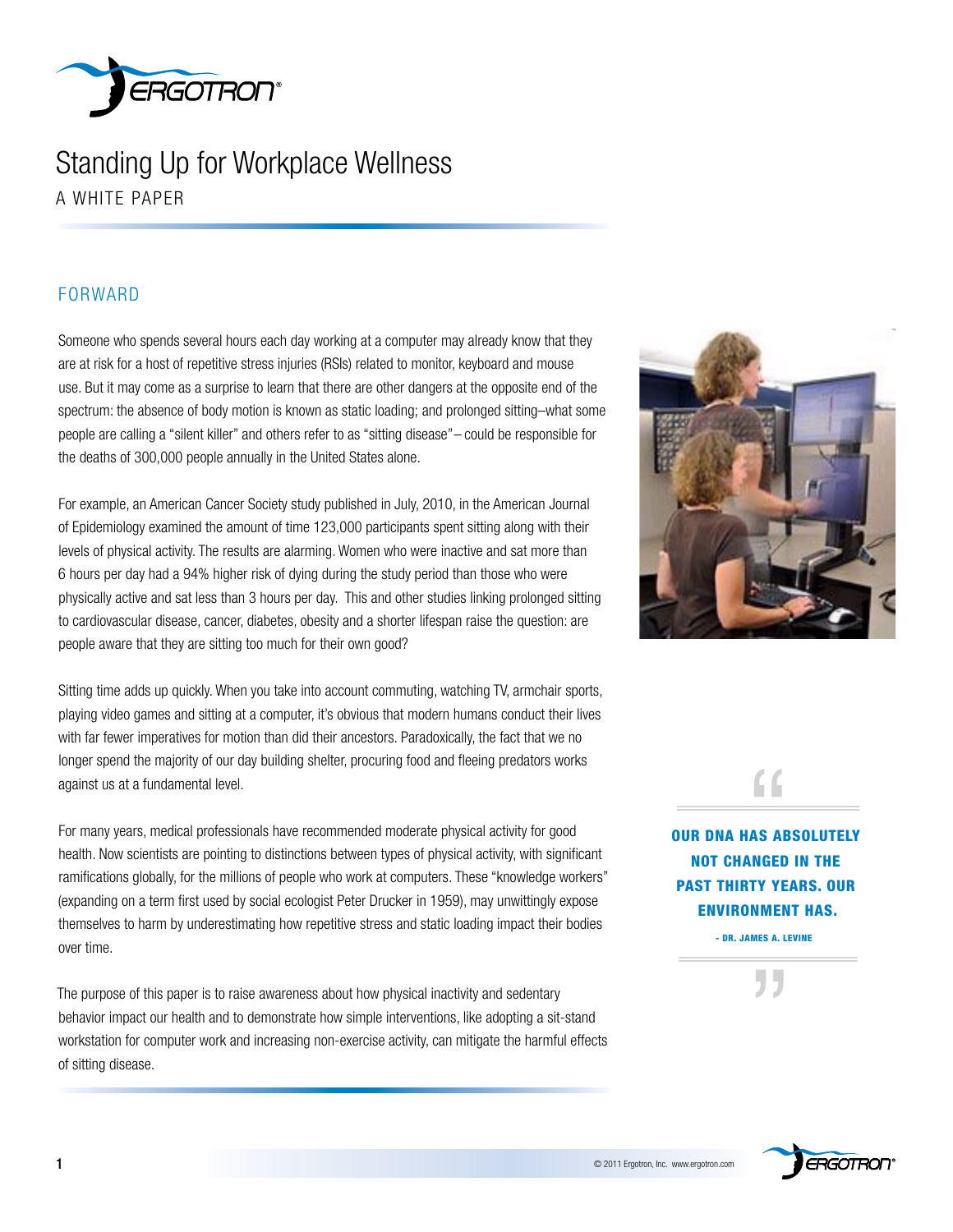### PART ONE **Sitting as an Occupational Hazard**

Today, our bodies are breaking down from obesity, high blood pressure, diabetes, cancer, depression, and the cascade of health ills and everyday malaise that come from what scientists such as myself have named sitting disease. ~ James a. Levine, Md, Phd. *Move a Little, Lose A Lot*, 2009

Knowledge workers who spend too large a portion of their day sitting down are victims of an occupational hazard created by technology. "Sitting disease" impacts the lives of individuals, businesses, and society as a whole. In the United States an estimated 88 million people are sedentary. According to Dr. James A. Levine, a Mayo Clinic endocrinologist who specializes in the study of energy expenditure, if those people became even moderately active, yearly medical costs could be reduced by as much as \$76.6 billion. add to that expected gains in productivity then multiply by the number of other countries in similar situations, and the economic argument against sitting is compelling.

Research into sitting disease has emerged from a new discipline called inactivity physiology. As Professor E E Bak of the Åstrand Laboratory of Work Physiology noted, "A possible new paradigm of inactivity physiology is suggested, separate from the established exercise physiology ... This new way of thinking emphasizes the distinction between the health



consequences of sedentary behavior, that is, limiting everyday life non-exercise activity and that of not exercising ... Sedentary time should be defined as the muscular inactivity rather than the absence of exercise."

The trend towards a sedentary lifestyle is on an incline. Data from the US Centers for Disease Control shows that within a 20-year period "no leisure-time physical activity" has dropped steadily among U.S. citizens from 31% in 1988 to 25% in 2008, suggesting that sitting disease is the tip of an iceberg that has been looming in the distance for some time–as far back as the 18th century when people began to exchange a traditional agrarian lifestyle for an urban, industrial one, when the impetus behind sedentary behavior (greater gain with less effort) was sent it motion. Says dr. Levine, "Our DNA has absolutely not changed in the past thirty years. Our environment has."

The challenge to those affected by sitting disease is three-fold: to understand the nature of sitting disease, to become informed about the specific dangers of sitting disease, and, if possible, to provide the means to avoid sitting disease altogether.

Our bODies Are prOgrAmmeD At the geNetic level tO mOve. the best pOsture is the Next pOsture.

**W** 

"

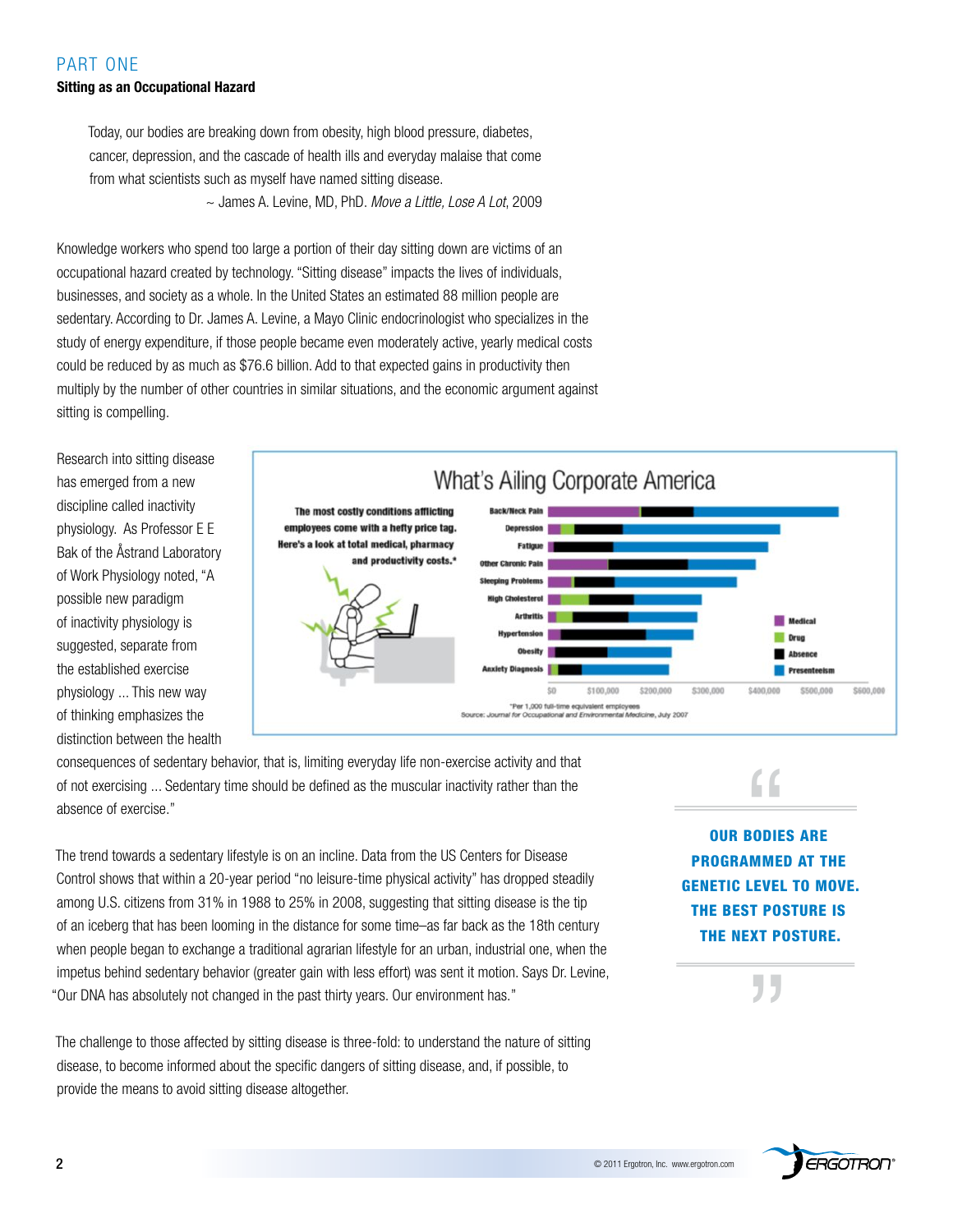Why the concern? Consider the results from the American Cancer Society 2010 study that reported that "time spent sitting was independently associated with total mortality, regardless of physical activity level." Among its findings:

- Women who sat over 6 hours per day were 37% more likely to die sooner when compared to women who sat for 3 hours per day
- Men who sat over 6 hours per day were 18% more likely to die sooner than their standing counterparts
- women were 94% and men 48% more likely to die sooner compared with those who reported sitting the least *and being most active*.

The report concluded with this recommendation: "Public health messages should include both being physically active and reducing time spent sitting."

Even before the American Cancer Society study was published in July, 2010, getting a handle on the risk factors at the heart of sitting disease has been an ongoing concern of researchers–and the results seem to corroborate.

For instance, a study of 17,000 Canadians over more than a decade indicated "a dose-response relationship between sitting time and mortality from all causes and CVD [cardiovascular disease], independent of leisure-time physical activity." This was true for exercisers as well as non-exercisers. The authors concluded by saying, "In addition to the promotion of moderate-to-vigorous physical activity and a healthy weight, physicians should discourage sitting for extend periods." (Katzmarzyk et al., 2009)

Similarly, the conclusion of a University of South Carolina study of men involved in two sedentary behaviors (riding in a car and watching TV): advised that for optimal cardiovascular health and longevity, "Health promotion efforts targeting physically inactive men should emphasize both reducing sedentary activity and increasing regular physical activity." (warren et al., 2010)

And in Australia, a University of Queensland, School of Population Health report stated that, "Even when adults meet physical activity guidelines, sitting for prolonged periods can compromise metabolic health." (Owen et al., 2008)

### **In these studies, the common message is that physical activity does not counteract the negative effects of prolonged sitting.**

"People need to understand that the qualitative mechanisms of sitting are completely different from walking or exercising," says University of Missouri-Columbia microbiologist Dr. Marc Hamilton. "Sitting too much is not the same as exercising too little. They do completely different things to the body."

In other words, exercising more will not counteract the problems caused by sitting too much. It may seem a subtle point, but the distinction is key to our new understanding of sedentary behavior.

### "

**EVEN WHEN ADULTS** meet physicAl **ACTIVITY GUIDELINES.** sittiNg fOr prOlONgeD periODs cAN cOmprOmise metAbOlic heAlth.

- uNiversity Of QueeNslAND stuDy

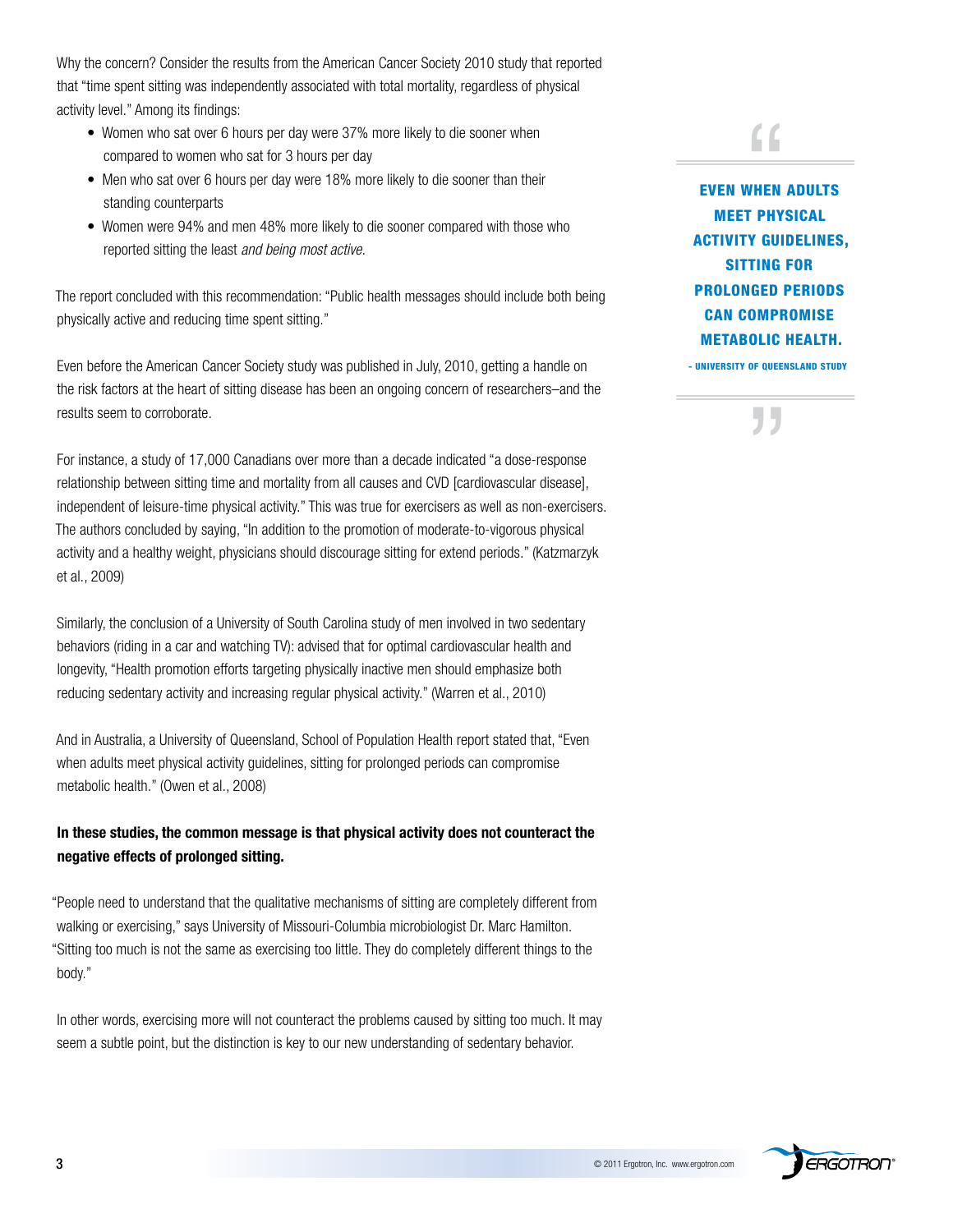For instance, a person who diligently puts in several hours at the gym each week may be dismayed to learn that if they sit all day at work, they would be defined as "inactive" according to the latest research. on the flip side, a person who doesn't engage in a regular exercise program but who spends the day moving about and sitting very little would be considered physically active by the same standard.

It just goes to show, that you can't judge a person's health status through casual observation. Even obesity cannot be trusted as an indication of poor health. while being overweight can be an outcome of physical inactivity, it does not necessarily mean that a person is inactive or unhealthy. By the same token, a person who is slender may not be physically active or healthy. "Normal-weight adults who are sedentary are at increased risk for cardiovascular disease-related outcomes than are overweight or obese adults who are aerobically fit." (warren-Findlow & hooker, 2009)

By now it should be obvious that managing the risk associated with sedentary behavior is not intuitive. If our assumptions about what constitutes physical activity and wellness cannot be trusted, we must go back to square one: how does sitting affect the body? Historically, sitting reflected a higher worker status; it was the posture of the privileged classes. Standing, on the other hand, was associated with blue collar or even unskilled labor. why would one stand if one could sit?

### **Energy Expenditure and the Daily Grind**

Understanding how prolonged sitting, as a sedentary behavior, and sit-stand alternation, as an active behavior, differ from one another depends to some extent on your knowledge about how the body uses energy and how energy consumption relates to movement. There are basically three ways your body expends energy:

- BMR-Base Metabolic Rate equals the amount of energy your body requires just to stay alive and depends on your size. The larger you are, the higher your BMr.
- TEF–Thermal Effect of Food is associated with the digestion, absorption and storage of food and accounts for 10–15% of total Energy Expenditure.
- Activity Thermogenesis is the energy expenditure left over after BMR and TEF are calculated; there are two types of activity Thermogenesis (not counting the small amount of energy expended due to medication and emotion), which are:
	- Exercise activity (short bursts of physical activity)
	- Non-exercise activity (puttering around the house, daily living tasks)

Contrary to what you might expect, exercise activity, at least among the majority of people in the United States, is a negligible constituent of activity Thermogenesis, whereas, even among avid exercisers, *non-exercise activity* is the predominant constituent of activity Thermogenesis.

According to Dr. Alpa Patel, lead researcher for the American Cancer Society 2010 study, "Several factors could explain the positive association between time spent sitting and higher all-cause death rates. Prolonged time spent sitting, independent of physical activity, has been shown to have important metabolic consequences, and may influence things like triglycerides, high-density lipoprotein, cholesterol, fasting plasma glucose, resting blood pressure, and leptin, which are biomarkers of obesity and cardiovascular and other chronic diseases."

## "

sittiNg time AND NON-exercise Activity **HAVE BEEN LINKED** iN epiDemiOlOgicAl STUDIES TO RATES Of metAbOlic syNDrOme, type 2 DiAbetes, Obesity, AND cArDiOvAsculAr DiseAse.

- Dr. mArc hAmiltON



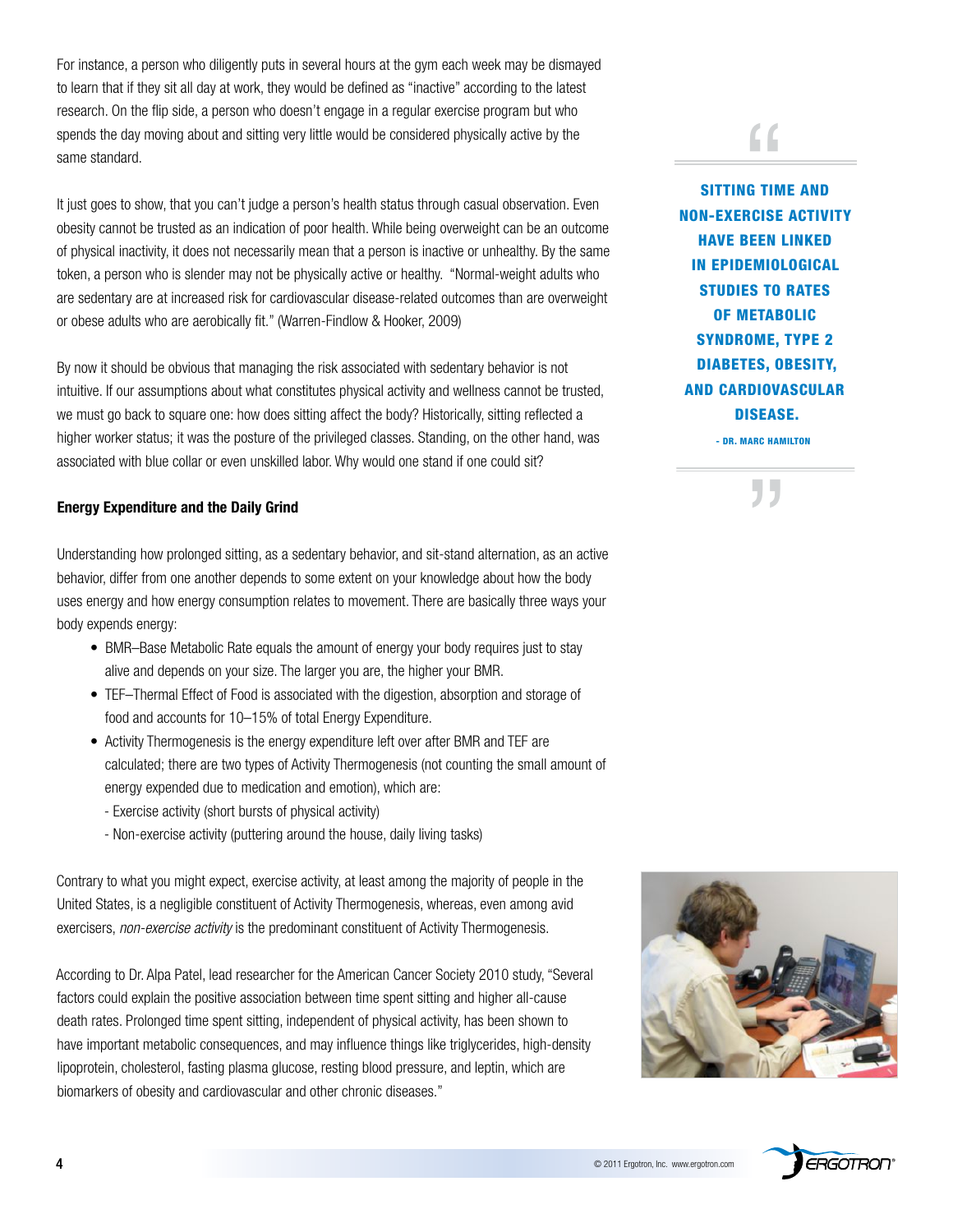### **What do Energy Expenditure (EE) and, more specifically, Activity Thermogenesis mean to people who work in the traditional office setting?**

It appears that it takes only four hours of continuous sitting for the body to go into a sort of "sleep" mode, when the genes regulating the amount of glucose and fat in the body start to shut down. This means that from an Energy Expenditure standpoint, your body is operating closer to the BMR level than the Activity Thermogenesis level. For example, an inactive person's BMR comes to about 60% their total daily energy expenditure, which means that they are pretty much stagnant. Before you exempt yourself from this category of activity level, consider this: you may be sitting more than you think.

At least one study demonstrated that people generally underestimate the time they spend sitting. The true numbers are startling. The 6,300 participants in a Vanderbilt University study were found to spend 55% of their waking time (7.7 hours per day) engaging in sedentary behaviors. Dr. Frank Booth at the University of Missouri-Columbia doesn't mince words in his assessment of the situation: "Sedentary Death Syndrome" (SeDS) is the term he uses to refer to the host of health disorders that are exacerbated due to a lack of physical activity, causing premature disability and death. In 2001, he declared that "60% of all Americans were at risk due to SeDS, including children," and his call for government intervention has garnered attention in the United States and abroad.

Out of mounting concern about SeDS, national leaders dedicated to improving the public's health gathered in Washington D.C. in April, 2006, to discuss proposed public policy changes. These changes would "concentrate on a particular lifestyle change for which the scientific evidence for its ability to improve health and reduce chronic disease is certain: The United States must take more coordinated, integrated, and funded steps to increase levels of physical activity (and thereby improve health) and reduce physical inactivity (and its related chronic diseases, including coronary heart disease, diabetes, obesity, and osteoporosis)." (ACSM Scientific Roundtable, 2006)

"

SEDENTARY TIME ADDS up fAst: cOmmutiNg tO AND frOm wOrk, sittiNg At A Desk, wAtchiNg tv, Arm chAir spOrts AND plAyiNg viDeO gAmes cONtribute tO the AverAge 7.7 hOurs per DAY SPENT PHYSICALLY iNActive

"

# $\mathbb{K}$   $\mathbb{A} = 7.7$  hours

### **What scientists are asking of us is fairly straight forward: substitute non-exercise activity for the amount of time currently spent sitting in order to avoid the low-grade energy expenditure that freezes your body in place.**

So if you typically watch your daughter's soccer game in a lawn chair, walk up and down the sideline instead. If your television viewing normally takes place on the couch, stand-up and iron clothes, or lift weights or take a spin on a stationary bike. If your kids are playing video games sitting on the floor, raise the screen to the level of their chest and make them play standing up.

It's all about movement. As many ergonomists assert, "The best posture is the next posture." Our bodies are programmed at the genetic level to move.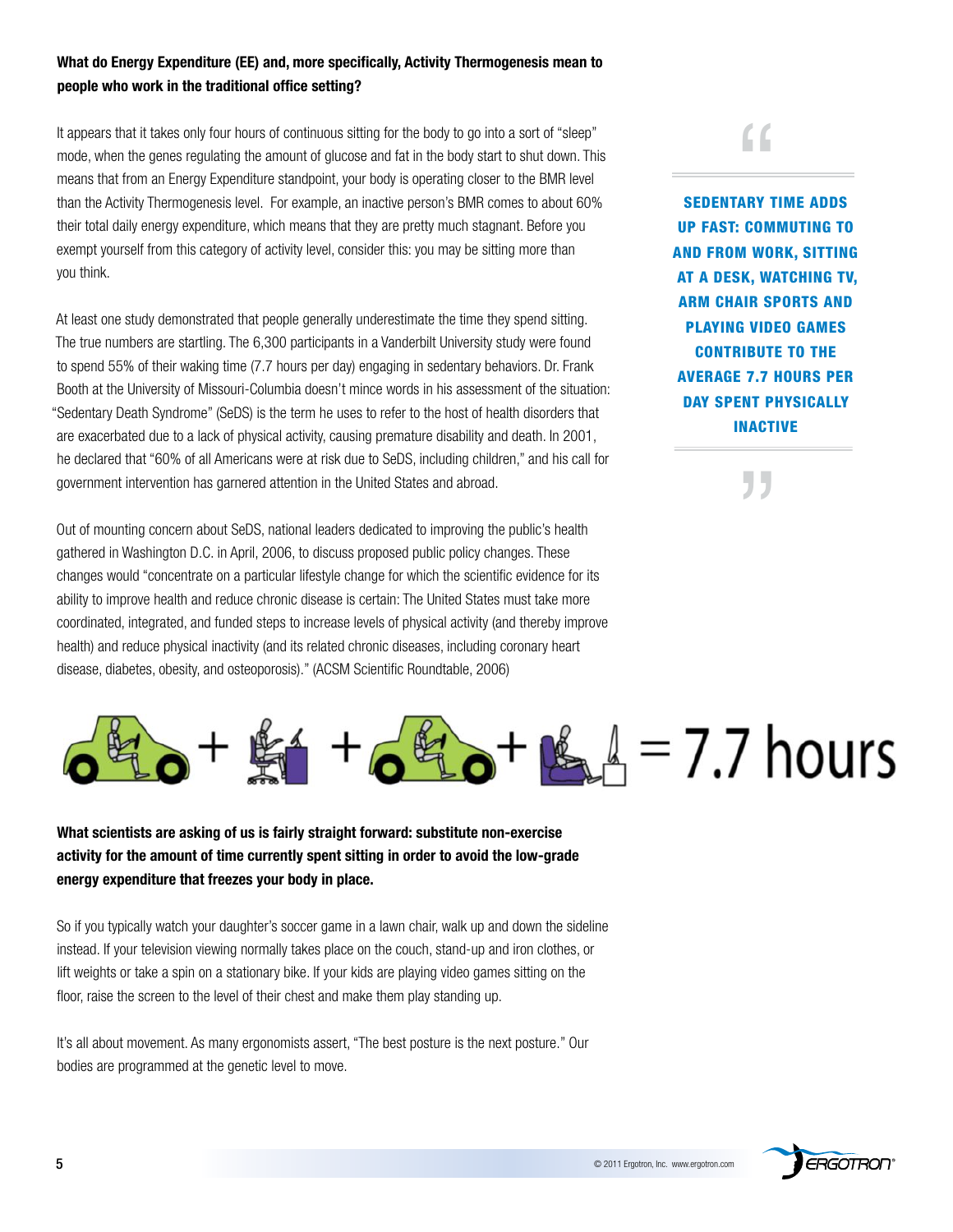### **Benefits of Sit-Stand Work**

If you're one of the millions of knowledge workers worldwide who spend the majority of their working day sitting behind a computer, the simplest *non-exercise activity* intervention you can do for yourself is to stand up. Barring medical conditions that prohibit you from doing so (e.g., pregnant women, people with varicose veins), getting out of your chair is like a wake-up call for your body. Engaging in a combination of postures, as is possible with a sit-stand workstation, has many benefits:

- Strengthens leg, ankle and foot muscles
- Improves balance
- Mitigates formation of blood clots deep in the legs
- Squeezes valves in the leg veins, pushing blood upward toward the heart
- Reduces risk of cardiovascular disease
- Improves alertness
- Encourages movement
- Discourages "mindless" snacking
- Allows deep breathing
- Increases good HDL cholesterol levels
- Decreases bad LDL cholesterol levels
- Promotes weight loss
- Is better for the back
- Is a natural posture for humans
- Is less fatiguing

The fundamental notion behind a sit-stand workstation is that it engages all human physiological systems, integrating mechanical, physical and biochemical functions for optimum health. In and of itself, sitting, or indeed any static posture, has a limiting effect on both the electrical and chemical methods used for communication between systems. when these systems operate in balance to maintain stability, there is homeostasis.

Sitting disease reflects a disturbance of homeostasis, a condition known as homeostatic imbalance. aging is a common example of how the body loses efficiency in its control systems; these inefficiencies gradually result in an unstable internal environment that increases the risk for illnesses, like cancer, which is estimated will kill 600,000 people in the United States in 2010 alone.

"The genes that unmoor normal cell division are not foreign to our bodies, but rather mutated, distorted versions of the very genes that perform vital cellular functions. and cancer is imprinted in our society: as we extend our life span as a species, we inevitably unleash malignant growth (mutations in cancer genes accumulate with aging; cancer is thus intrinsically related to age). If we seek immortality, then so, too, in a rather perverse sense, does the cancer cell." (Mukherjee, 2010)

Despite lines of evidence suggesting the biological plausibility of sitting disease, the news has touched off intense reactions, with expressions of acceptance and denial made in equal measure. addressing resistance is the crucial first step in helping people pursue healthy, productive lifestyles.



**ERGOTRON**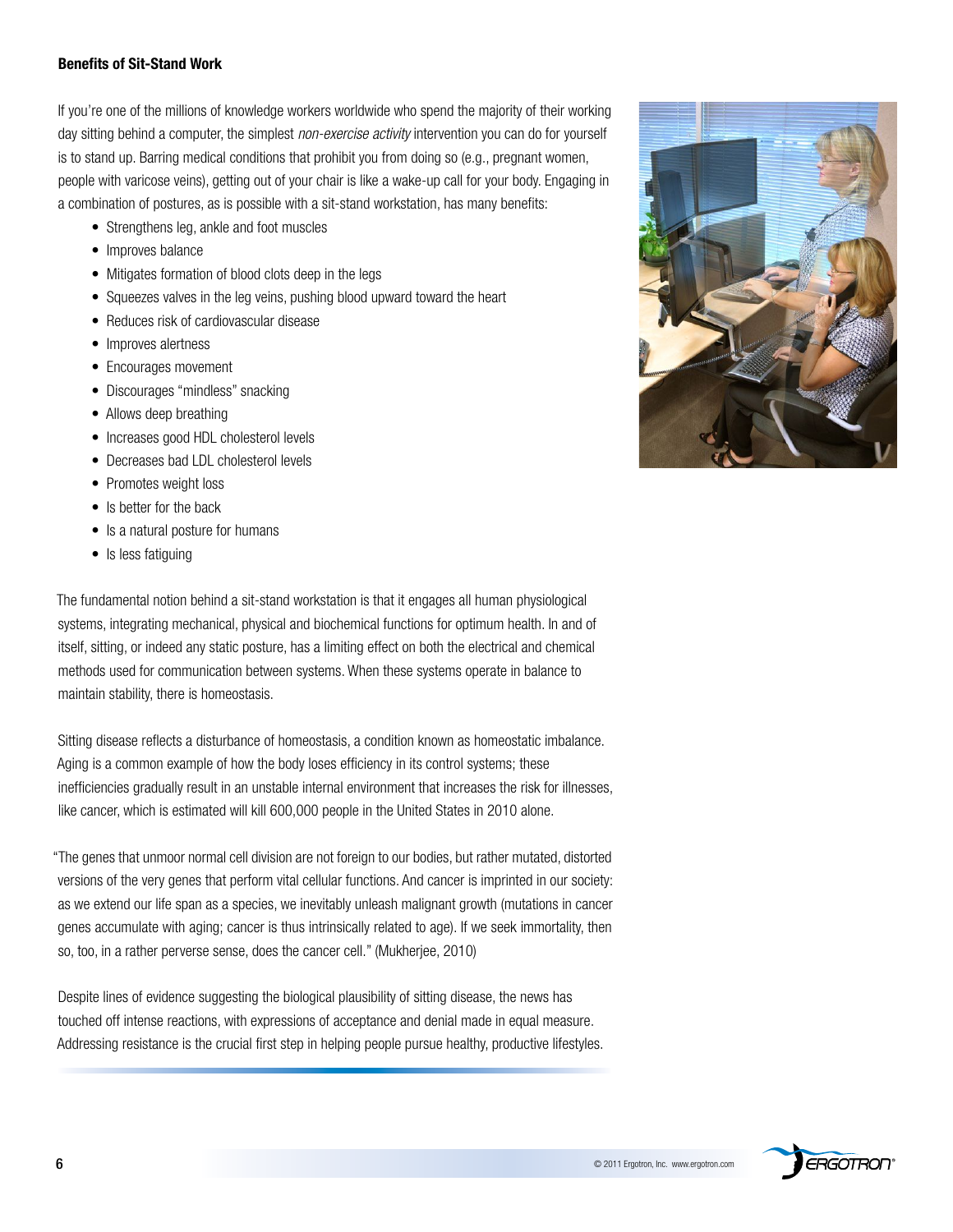### PART TWO **Conquering Doubts**

The often-perceived notion that being sedentary has no adverse clinical effect has no biological basis to it and hence is false.

~ *Waging War on Physical Inactivity*, 2002

There might always be a segment of the population that outright rejects the possibility that sitting could lead to death. after all, if you let statistics guide you, there are a whole lot of things people do in every-day life that we now consider risky. No wonder those other warnings–against smoking, drinking, eating fast food, texting when driving–eclipse the banal act of sitting throughout one's day.

when you consider that a few decades ago, physicians actually smoked cigarettes while examining patients, it's possible to understand the magnitude of the struggle it took to convince our society that smoking could be lethal. "By the early 1940s, as one epidemiologist ironically has written, 'asking about a connection between tobacco and cancer was like asking about an association between sitting and cancer.'" (Mukherjee, 2010)

Then too, it's possible that some people don't think about sitting as an activity at all. In 2009, fulltime workers reported that they spent nearly 17 hours each week watching television. And how many of us would make the mental leap required to see a common risk factor between watching TV and working in the office?

Finally, among the doubtful, are the "Ah ha, I thought so!" individuals who readily accept the premise that sitting can lead to death, but point out that there is nothing that can be done about it. Pro or con, the attitude that sitting and office work are an inevitable pairing comes from the same, outdated work culture. Things are going to have to change.

### **Convincing Employers**

"at the beginning of the 20th century, unskilled labor accounted for about 90% of the work force; today that figure is closer to 20%. as a result, the knowledge work force has become the linchpin to an organization's success, as the world morphs into a knowledge economy. The change represents a significant challenge to managers who are accustomed to managing workers in more traditional roles. The minimum cost of tools and technologies that supports these workers, estimated to be between \$5,000 and \$10,000 per employee per year, is growing steadily, yet most companies have failed to recognize the changes they need to make in how they conduct business." (Spira, 2005)

In today's "knowledge economy," harnessing the power of healthier, happier employees is an essential strategy. In light of the amount of time an average employee spends at their desk, and the inherent risks of all that sitting, a responsible employer must entertain the prospect of sit-stand workstations for their knowledge worker base. what does this look like for the average company? at minimum it means cultural shifts, like standing at meetings. For maximum impact, it may mean ergonomic training and investing in more flexible office equipment, such as ergonomic monitor mounts or adjustable desks. This proactive approach can offset forces beyond the employer's

# "<br>
<br>
NG AB<br>
TION E

AskiNg AbOut A cONNectiON betweeN tObAccO AND cANcer WAS LIKE ASKING AbOut AN AssOciAtiON **BETWEEN SITTING AND CANCER** 

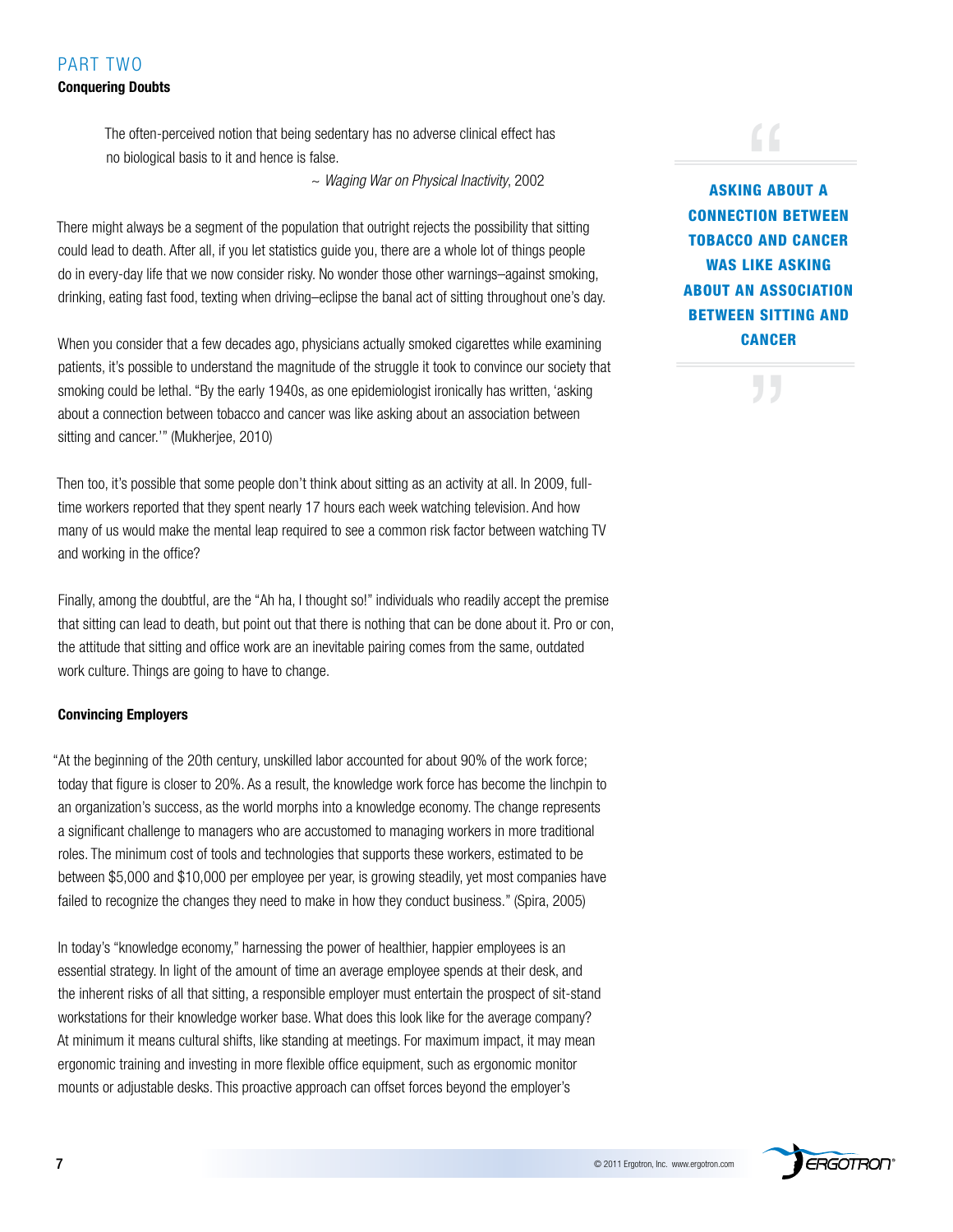control, like ever-rising healthcare premiums as well as the cost of absenteeism and presenteeism (where the employee is present, but not productive)?

The conclusion of a study called "Comparisons of Musculoskeletal Complaints and Data Entry Between a Sitting and a Sit-Stand Workstation Paradigm" stated: "A sit-stand workstation paradigm reduces musculoskeletal complaints without considerably affecting data entry efficiency under the presented study conditions ... according to the present data, implementing a sit-stand workstation paradigm can be an effective workplace health intervention to reduce musculoskeletal complains." (husemann et al., 2009)

Some employers will not acknowledge sitting disease, or worse, reject the simple interventions that can alleviate sitting disease. They may do so for a variety of reasons:

- Cost of labor
- Cost of products
- Fear of change
- Disruption of work time
- Dislike of speculative or new ideas
- Negative experiences with similar past interventions
- Not their idea (won't adopt another person's project)

These hurdles are understandable but surmountable. In the words of Dr. Siddhartha Mukherjee, "Science begins with measurement." So too with business, where Return on Investment (ROI) is the best argument for the sit-stand paradigm. Studies in office ergonomics show productivity increases 12–18% following an ergonomic intervention where employees are provided with well-designed ergonomic furniture.

Preventing the risky behaviors which lead to maladies among office workers is of course the first line of defense. But the clock has already stopped for people who have been working with computers as their primary tool for the last 30 years. Many already have experienced repetitive injury disorders, and illnesses resulting from static postures.

Consider too the growing number of knowledge workers entering the workforce in rapidly developing countries on every continent. If western countries have taught us anything, it's that healthier economies can breed less healthy citizens. a population of workers at risk for computer-related occupational hazards will continue to be a concern long into the future.

Researchers heading a 2004–2009 study (Lambeek et al., 2010) of treatment alternatives for Dutch patients on sick leave because of chronic low-back pain sum up the situation:

### **What is already known on this topic**

- The economic burden of low back pain is huge and related to costs of productivity losses
- A small group of patients with severe, chronic low-back pain generate most of the costs
- Cost-effective interventions are lacking for this selected group with chronic back pain

### **What this study adds**

• An integrated care program substantially reduced sick leave for a small but relevant group of patients with chronic low-back pain



WITH WELL-DESIGNED **FURNITURE.** 

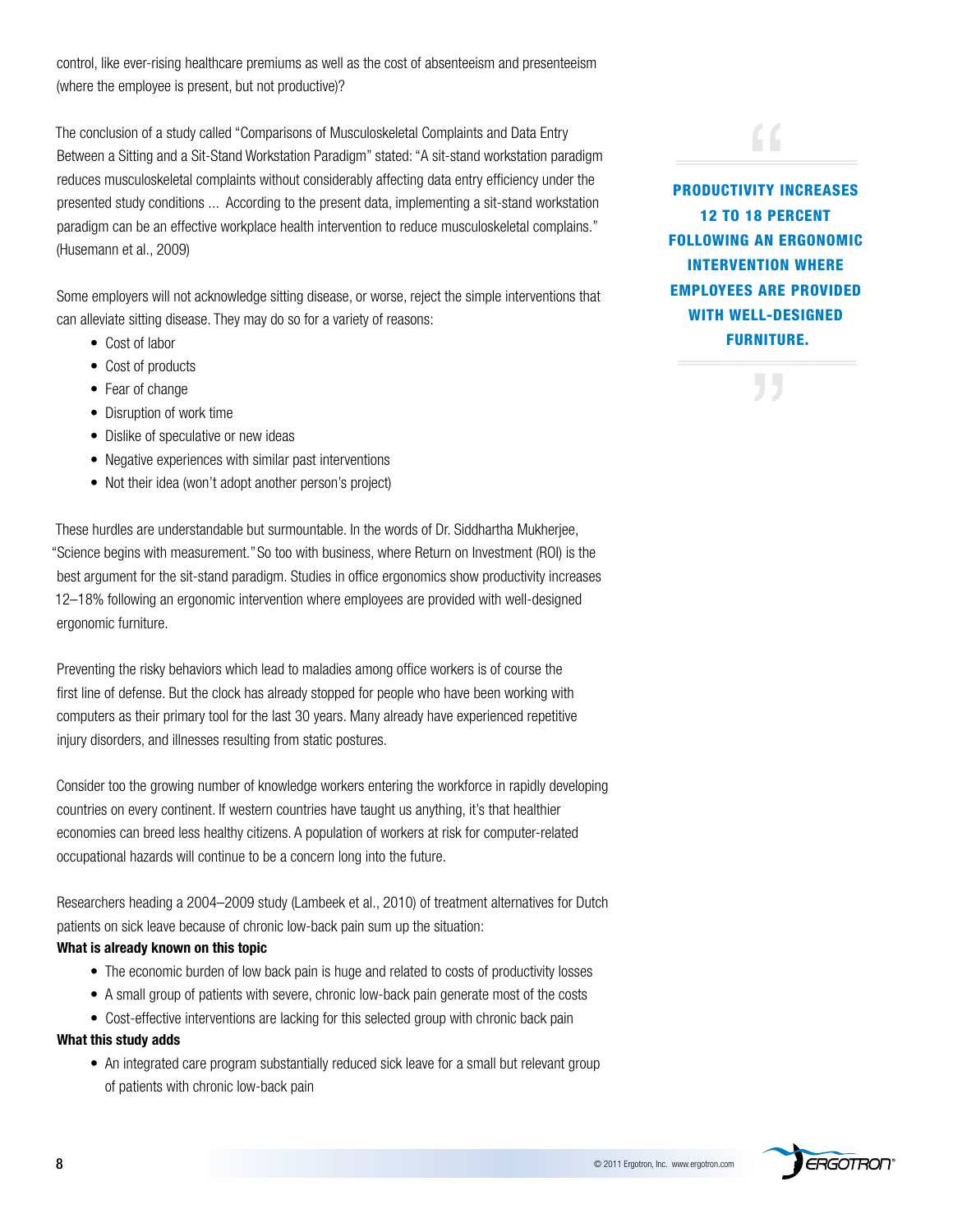• The program has large potential to significantly reduce the societal costs of low-back pain in this group of patients. Integrated care was more cost effective than usual care for return to work and quality-adjusted life years

If you work with someone who refutes the connection between sitting and poor health or believes that ergonomic interventions in the workplace are too expensive, there are models for successful implementation that you should both know about. In some cases, like the State of Maine, employees volunteered to manage workplace wellness initiatives in the absence of formal funding. They did so with such success that their program was eventually awarded a federal grant.

The merits of workplace wellness programs are also recognized and promoted at the institutional level by professional academics. Cornell University is a trusted resource for businesses concerned with employee health. Their web site CUErgo states its mission: "CUErgo presents information from research studies and class work by students and faculty in the Cornell human Factors and Ergonomics Research Group (CHFERG), in the Department of Design and Environmental analysis at Cornell University. ChFErG focuses on ways to enhance usability by improving the ergonomic design of hardware, software, and workplaces, to enhance people's comfort, performance and health in an approach we call Ergotecture."

another potential model for employee wellness has emerged from frontline corporations like Liberty Mutual, whose work is reflected in their publication *From Research to Reality*, in which it reads, "owned and operated by Liberty Mutual Insurance Company, Boston, Ma, the Liberty Mutual Research Institute for Safety has helped to improve the occupational safety and health of workers for more than 50 years. Through laboratory and field-based investigations and global research collaborations, the Research Institute seeks to advance scientific, business-relevant knowledge in workplace and highway safety, and work disability."

Ideally, all employers would recognize that individual employee-needs assessments are critical to productivity. Person-to-person ergonomic consultations ensure the best possible fit with better prospects for continued success. These should take into account the employee's physical dimensions and job description. with the right latitude, businesses may want to consider that even in sit-stand options one size does not fit all. The style of cube configuration, the bifocal needs of the user, etc. may help determine the best solution for the employee's greatest health benefit. Then it is up to the employee to choose when they want to sit or stand throughout their day. Initial comments from workers who have switched to sit-stand workstations confirm that the benefits outlined earlier in this paper are valid outcomes; still, some employees, despite employer encouragement, are reluctant to participate in their own wellness.

### **Getting a Handle on Work Place Stress Getting a Handle on Work Place Stress**

Improving office wellness and productivity is the responsibility of both the employee and the employer. But realistically, who has power over what?



Researchers at the National Institute for Occupational Safety and Health have divided several stress-related factors into categories of control based on just that question.

| <b>EMPLOYEE</b>                                   | <b>EMPLOYER</b>                    |
|---------------------------------------------------|------------------------------------|
| Balance between work &<br>family or personal life | The design of tasks                |
|                                                   | Management style                   |
| A support network of friends &<br>coworkers       | <b>Interpersonal Relationships</b> |
|                                                   | <b>Work Roles</b>                  |
| A relaxed and positive outlook                    | <b>Career Concerns</b>             |
|                                                   | <b>Environmental Conditions</b>    |



THE SIGNIFICANT POINT A cOmpANy mAy be missiNg is tO eNgAge the emplOyee iN the ONe spOt thAt they SPEND THE BULK OF THEIR time–their wOrkstAtiON

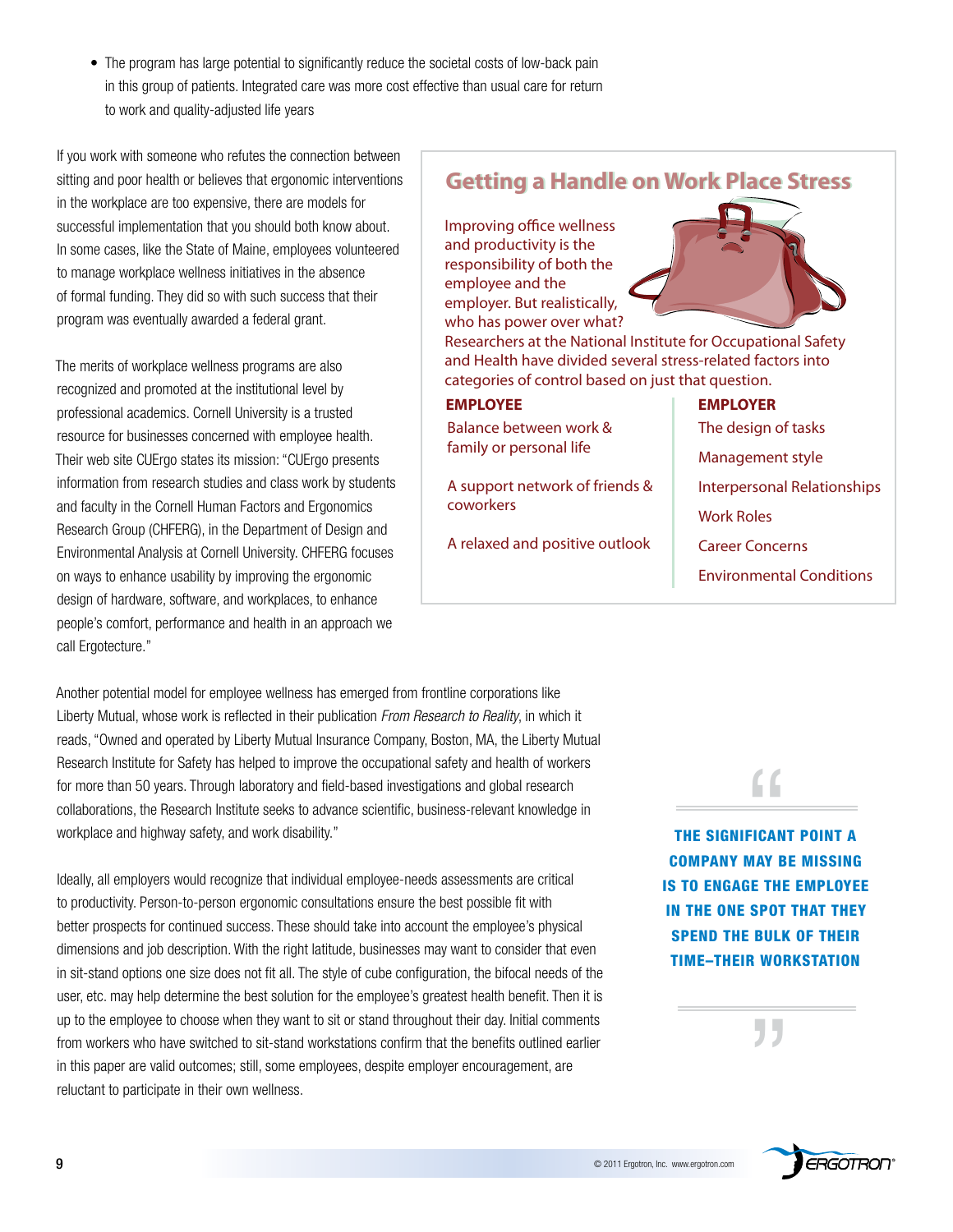#### **Engaging Employees**

Right or wrong, people don't necessarily count the time they spend in the workplace as amounting to much compared to the amount of time spent at home or engaged in recreational activities. Consequently, they may not see the wisdom of interventions aimed at improving their overall wellbeing. They may react negatively to employer-sponsored interventions, fearing changes to their work environment, or resenting schemes that spend company money possibly at the expense of individual salaries.

In a recent PricewaterhouseCoopers' Health Research Institute study, less than 40% of those surveyed who were eligible to participate in wellness programs were actually enrolling. The reasons that employees choose not to engage in healthy activities are difficult to pin-down and are more complex than a single reason can explain, but possible contributing factors include:

- Privacy issues
- Ignorance
- Lack of trust
- Unwilling to take the time
- Financial duress
- Stress
- Depression
- Dysfunctional home/workplace
- Temporary conditions (change in marital status, birth or death of loved one)

The alleviation of workplace stressors that contribute to sitting disease is a responsibility that employer and employee must share. But even the most diligent employers are still faced with the problem of engaging their employees in this goal. According to a 2008 report published by Reuters, 57% of employers with 500 or more workers provide some sort of wellness program such as smoking cessation, exercise planning or cancer screening; four out of five employers with wellness programs add incentives, with 40% offering gym memberships, 36% awarding gifts or prizes, and 27% offering a discounted employee contribution to medical plans.

Given these statistics one might expect to see a nation full of lean, motivated and healthy workers whose high energy positively contributes to their employer's bottom line.

how is it that with more than half of large U.S. employers offering wellness programs and incentives, lwe continue to experience rising healthcare costs? why, despite health and wellness initiatives encouraged by the employer, are employees still struggling with metabolic syndromes and stressrelated diseases? while it must be acknowledged that a large part of the failure to be healthy in the workplace is due to the employees themselves, the significant point a company may be missing is to engage the employee in the one spot that they spend the bulk of their time–their workstation. Motivating employee wellness cannot be accomplished with a "get well or else" attitude. workplace wellness can, however, be cultivated over time. Conditions that promote a wellness culture must be intrinsic (coming from within the worker) and positive. And it is important to note that employers themselves, as participants in a work environment, hold key pieces to completion of the wellness puzzle. Technology has fostered an egalitarian aspect in modern offices that can work in favor of ordinary employees.

 $\epsilon$ 

THE DIRE CONCERN FOR the future mAy rest WITH GROWING NUMBERS Of peOple uNAwAre Of the pOteNtiAl iNsiDiOus DANGERS OF SITTING TOO much.

Dr. mArc hAmiltON

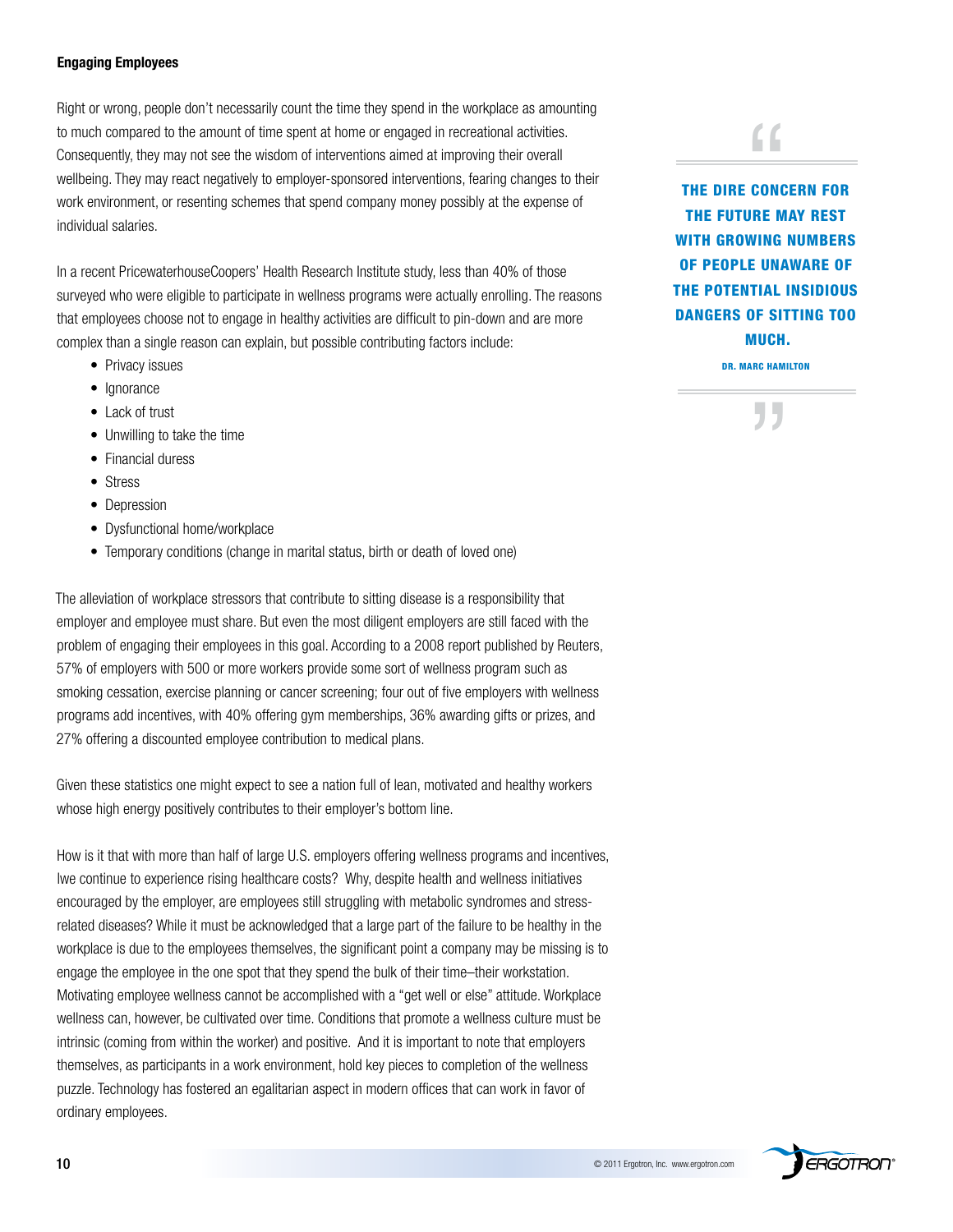Sit-stand workstations are the remedy employees *and* employers have been waiting for. And because corporate executives are as likely to be affected by sitting disease as everyone else in their office, they are also beneficiaries of the wellness to be gained from a workstation that allows movement from sitting to standing.

There is reason for optimism. Even small changes can result in big gains. For instance, Dr. Levine asserts that just sitting for 2.5 hours less each day would result in an extra energy expenditure of 350 kcal/day. Researchers for Inactivity-Related Disorders (IRD) claim that adults who walk just 600 more steps each day will avoid gaining 10 additional pounds of body weight over ten years.

as the researchers in the Norfolk, UK study said of the implications of their work, "These results may provide further support for the idea that even small differences in lifestyle may make a big difference to health in the population and encourage behavior change." (Jakes et al., 2003)

additionally, ergonomic payback and economic return on investment happen more rapidly than you might expect. Productivity gains from ergonomic equipment installations have been tracked. And if you recall that over 68% of workers surveyed indicated they value the choice to sit or stand, employee satisfaction in the overall measurement is eminently feasible.



What will the world be like if knowledge workers embrace the prescribed changes to their lifestyle? The Norfolk, UK study researchers calculated that "people who drink moderately, exercise, quit smoking and eat five servings of fruit and vegetables each day live on average 14 years longer than people who adopt none of these behaviours. This result demonstrates that modest and achievable lifestyle changes can have a marked effect on health."

Those changes could also drop the numbers of individuals living in nursing homes. Among those ages 45 to 64, physical inactivity boosted the risk of entering a nursing home by 40% (although it had no significant impact at older ages). Apart from economic gains, the ultimate motivation behind adopting a sit-stand work culture is for a better quality of life.

![](_page_10_Picture_7.jpeg)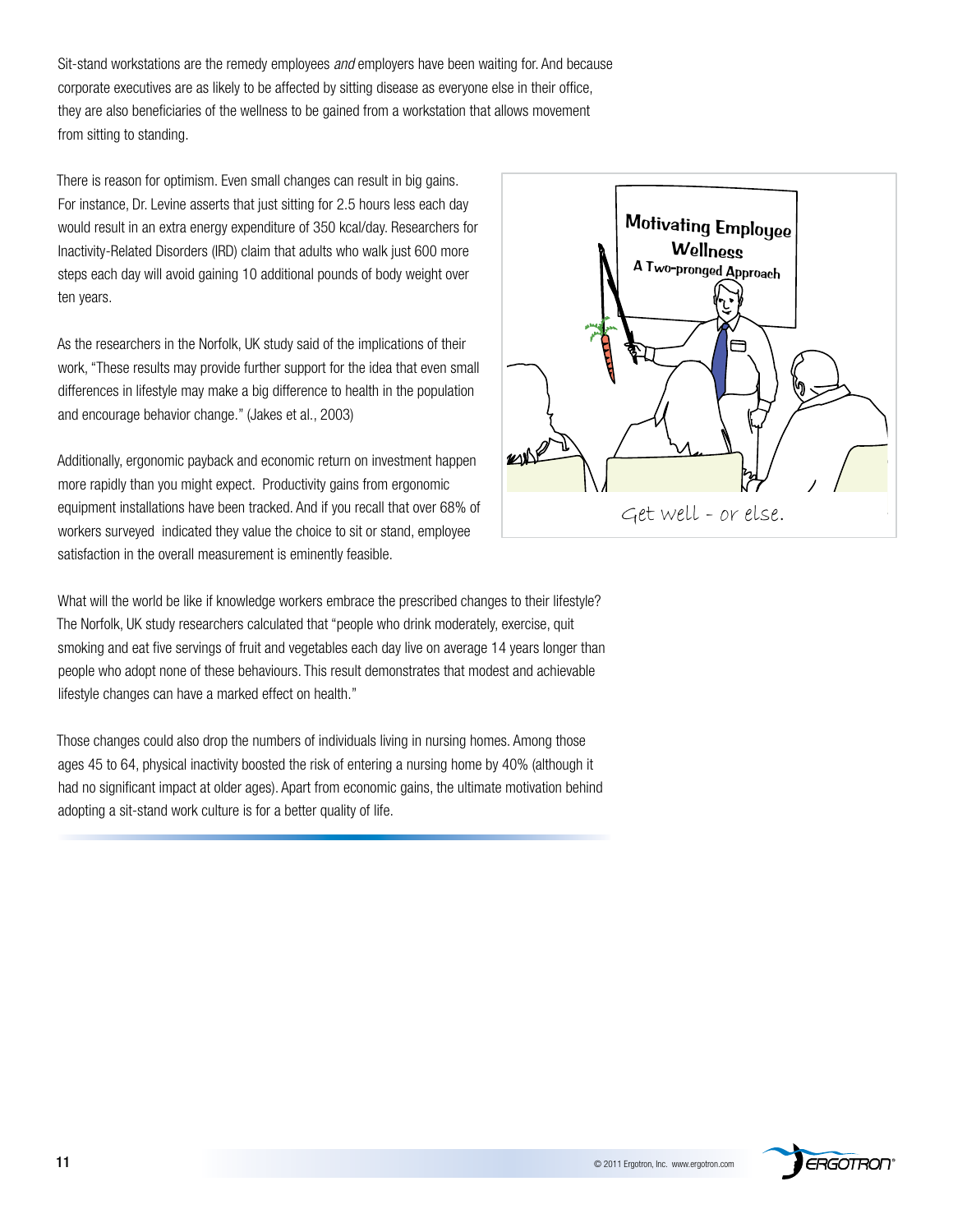### CoNCLUSIoN

Nearly 30 years since the introduction of the personal computer, scientists are still learning about the effects this technology is having on modern workers. "Sitting disease" is a case in point.

activities involving prolonged sitting, like TV viewing, commuting and seated office work add up–over half of a person's waking day might be spent in sedentary behavior that has been shown in studies contribute to serious medical conditions that lead to shorten life spans.

The many costs associated with sedentary behavior make it imperative that employers implement known remedies to benefit their employees. Likewise, employees must learn to change the way they think about work and lifestyle, accepting that balance will improve wellness and enhance productivity, since increased physical activity alone is not enough.

Prolonged sitting, like physical inactivity in general, is a behavior that people choose to participate in. If people are not aware that their choices lead to chronic health problems, they can't be faulted for continuing along the same path year after year. Since a large portion of a knowledge worker's day is spent sitting, it is only logical that their employers educate them about how standing, along with other forms of non-exercise activity (pacing during phone calls, frequent breaks, walking meetings, etc.), contributes to their health.

Sit-stand workstations are a viable method for increasing *non-exercise activity* in a computer operator's work time. Forward thinking companies have already begun to equip their workers with the means to accomplish tasks for greater health and productivity. The time for change has come.

Charlotte J. Schmitz Manager, Human Factors & Engineering Publications, Ergotron, Inc.

![](_page_11_Picture_7.jpeg)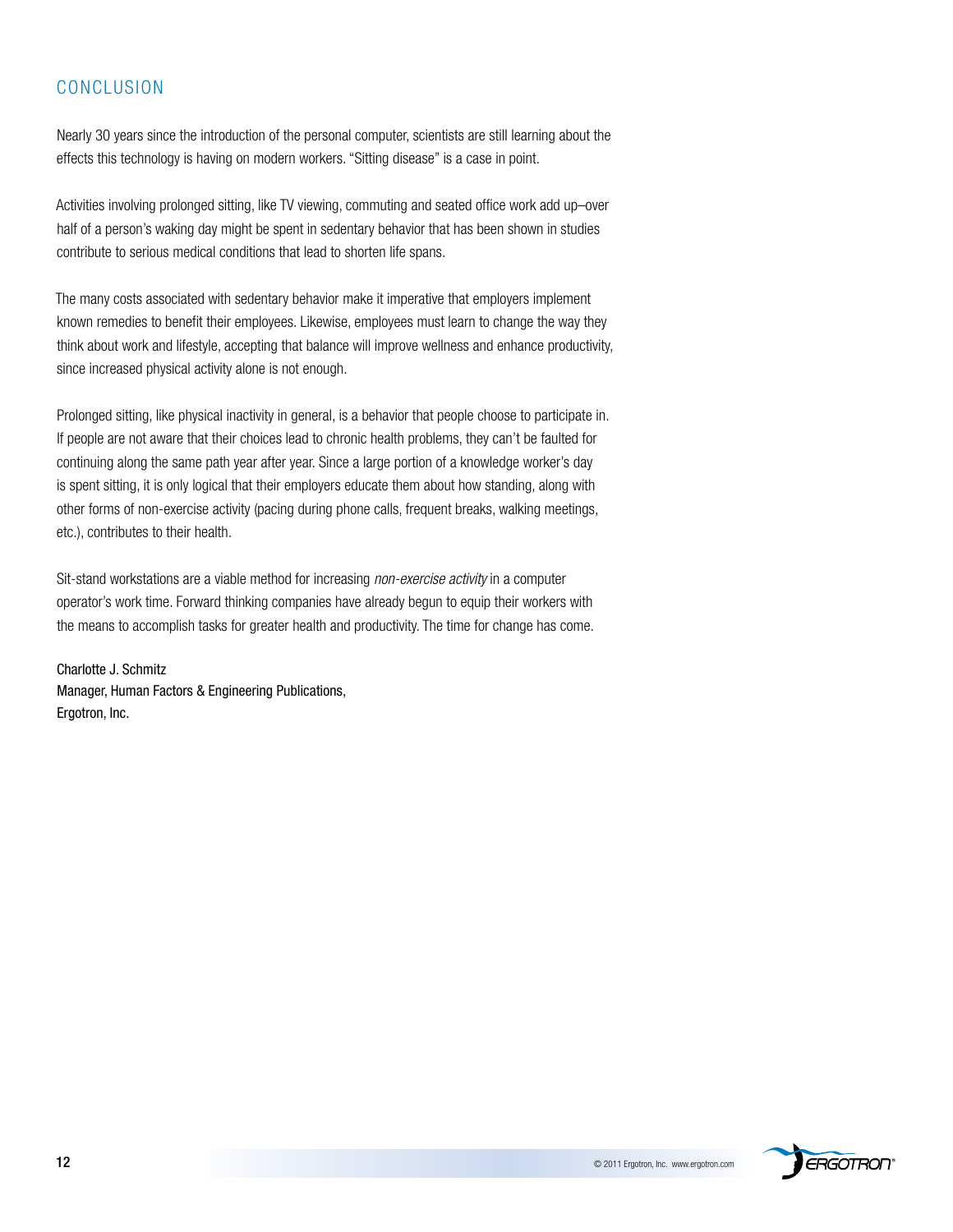### a NoTE FroM ThE aUThor

In writing this paper my intention was to share with people data supporting the implementation of a sit-stand workstation. Please note that the views expressed in this paper should not be construed as safety or medical advice. It is important that individuals consult directly with their physician or other medical professional regarding their personal health condition and proceed accordingly.

![](_page_12_Picture_2.jpeg)

![](_page_12_Picture_3.jpeg)

**Join the JustStand uprising! Go to juststand.org for the latest information about sit-stand work culture. Read more about sedentary behavior, sitting disease and inactivity physiology. Join the online discussions about ergonomics and workplace health and learn about products designed to make computing more comfortable than ever.**

**Plan your own sit-stand workspace; visit http://planner.ergotron.com**

© 2011 Ergotron, Inc. rev. 01/04/2010 **Content is subject to change without notification**

| <b>Americas Sales and</b><br><b>Corporate Headquarters</b> | EME/   |
|------------------------------------------------------------|--------|
| St. Paul, MN USA                                           | Amer   |
| (800) 888-8458                                             | $+31:$ |
| $+1 - 651 - 681 - 7600$                                    | www    |
| www.ergotron.com                                           | info.e |
| sales@ergotron.com                                         |        |

rsfoort. The Netherlands 33 45 45 600 ergotron.com info.eu@ergotron.com

**Corporate Headquarters EMEA Sales APAC Sales Worldwide OEM Sales** Singapore www.ergotron.com info.apac@ergotron.com

www.ergotron.com

![](_page_12_Picture_11.jpeg)

![](_page_12_Picture_12.jpeg)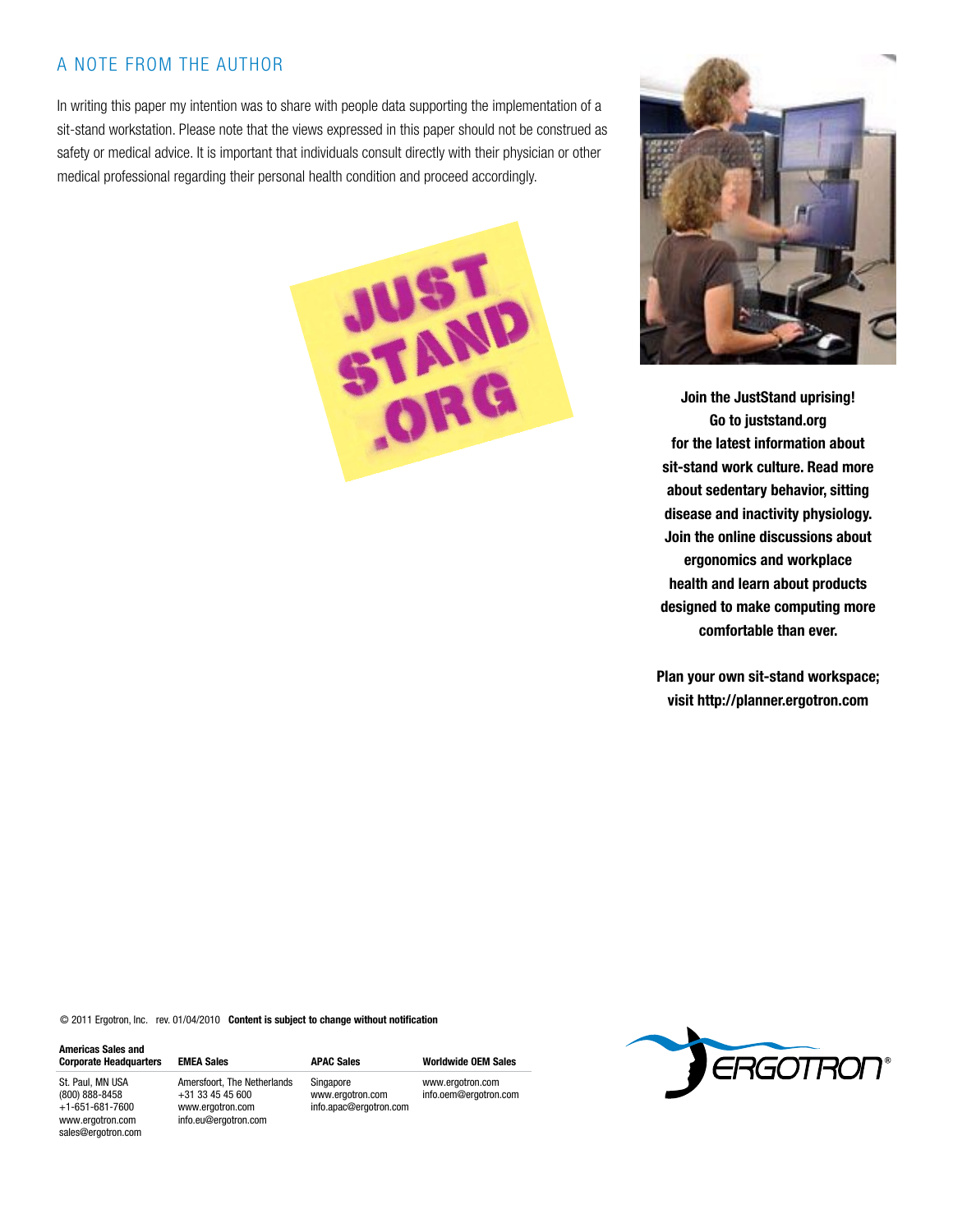### WORKS CITED

### **BOOKS**

Levine, James A. MD, PhD, and Yeager, S. Move a Little, Lose A Lot. Crown Publishing, 2009.

Mukherjee, Siddhartha, Phd. *The Emperor of All Maladies–A biography of Cancer.* New York, Scribner, 2010.

### **ARTICLES and RESEARCH**

ACSM Scientific Roundtable. "Charting and Changing the Policy Landscape: Promoting Physical Activity & Reversing Physical Inactivity through Policy Solutions". April 27, 2006.

American Cancer Society (July 23, 2010). "More time spent sitting linked to higher risk of death; Risk found to be independent of physical activity level." ScienceDaily. Retrieved December 15, 2010, <http://www.sciencedaily.com /releases/2010/07/100722102039.htm>.

Bak EE. Åstrand Laboratory of work Physiology, Swedish School of Sport and health Sciences, Box 5626, 114 86 Stockholm, Sweden.

Booth Fw, Chakravarthy MV, Gordon SE, Spangenburg EE. "waging war on physical inactivity: using modern molecular ammunition against an ancient enemy." *J Appl Physiol*. 2002;93:3–30.

Booth, Frank and Gordon, Scott. "Advocacy Is Needed to Promote Research into Diseases of Physical Inactivity", *Exercise & Sport Sciences Reviews*, october 2000, Vol. 28, No. 4, pp. 145–147.

Carney, DR, Cuddy, AJC, Yap, AJ. 2010. "Power posing: Brief nonverbal displays affect neuroendocrine levels and risk tolerance." *Association for Psychological Science*, <http://pss.sagepub.com>.

Dunstan DW, Salmon J, Owen N, et al.; AusDiab Steering Committee. "Associations of TV viewing and physical activity with the metabolic syndrome in australian adults". *Diabetologia* 2005;48: 2254–61.

Elin Ekblom-Bak, Mai-Lis hellénius, Björn Ekblom. 2009. "are we facing a new paradigm of inactivity physiology?". *British Journal of Sports Medicine*, doi 10.1136bjsm.2009.06702.

Hamilton MT, Hamilton DG, Zderic TW. "Role of low energy expenditure and sitting in obesity, metabolic syndrome, type 2 diabetes, and cardiovascular

disease". *Diabetes* 2007;56:2655–67.

Healy GN, Dunstan DW, Salmon J, et al. "Breaks in sedentary time: beneficial associations with metabolic risk". *Diabetes Care* 2008;31:661-6.

Healy GN, "Get up, Stand Up Sendentary Behavior and Health", Baker IDI Heart & Diabetes Institute, School of Population Health The University of Queensland.

husemann B, Von Mach CY, Borsotto d, Zepf KI, Scharnbacher J. 2009. Comparisons of musculoskeletal complaints and data entry between a sitting and a sit-stand workstation paradigm. *Human Factors: The Journal of Human Factors and Ergonomics Society,* Volume 51, Number 3, June 2009. pp. 310-320(11).

Jakes RW, Day NE, Khaw KT, et al. "Television viewing and low participation in vigorous recreation are independently associated with obesity and

markers of cardiovascular disease risk: EPIC-Norfolk population-based study. Eur J Clin Nutr 2003;57:1089–96.

Katzmarzyk PT, Church TS, Craig CL, et al. "Sitting time and mortality from all causes, cardiovascular disease, and cancer". *Med Sci Sports Exerc* 2009;41:998–1005.

Khaw et al., "Combined Impact of health Behaviours and Mortality in Men and women: The EPIC-Norfolk Prospective Population Study". PLoS Medicine5 (1) e12. dol:10.1371/journal.pmed.0050012 Published January 8 2008.

Lambeek LC, Bosmans JE, Van Royen BJ, Van Tulder MW, Van Mechelen W, Anema JR. 2010. "Effect of integrated care for sick listed patients with chronic low back pain: econmoic evaluation alongside a randomised controlled trial." *BMJ* 2010;341:c6414.

Mathews CE, Kong YC, Freedson PS, Buchowski MS, Beech BM, Pate RR, and Troiano RP. 2007."Amount of time spent in sedentary behaviors in the United States 2003-2004". american Journal of Epidemiology, 2008 167(7):875-881; doi:10.1093/aje/kwm390.

![](_page_13_Picture_24.jpeg)